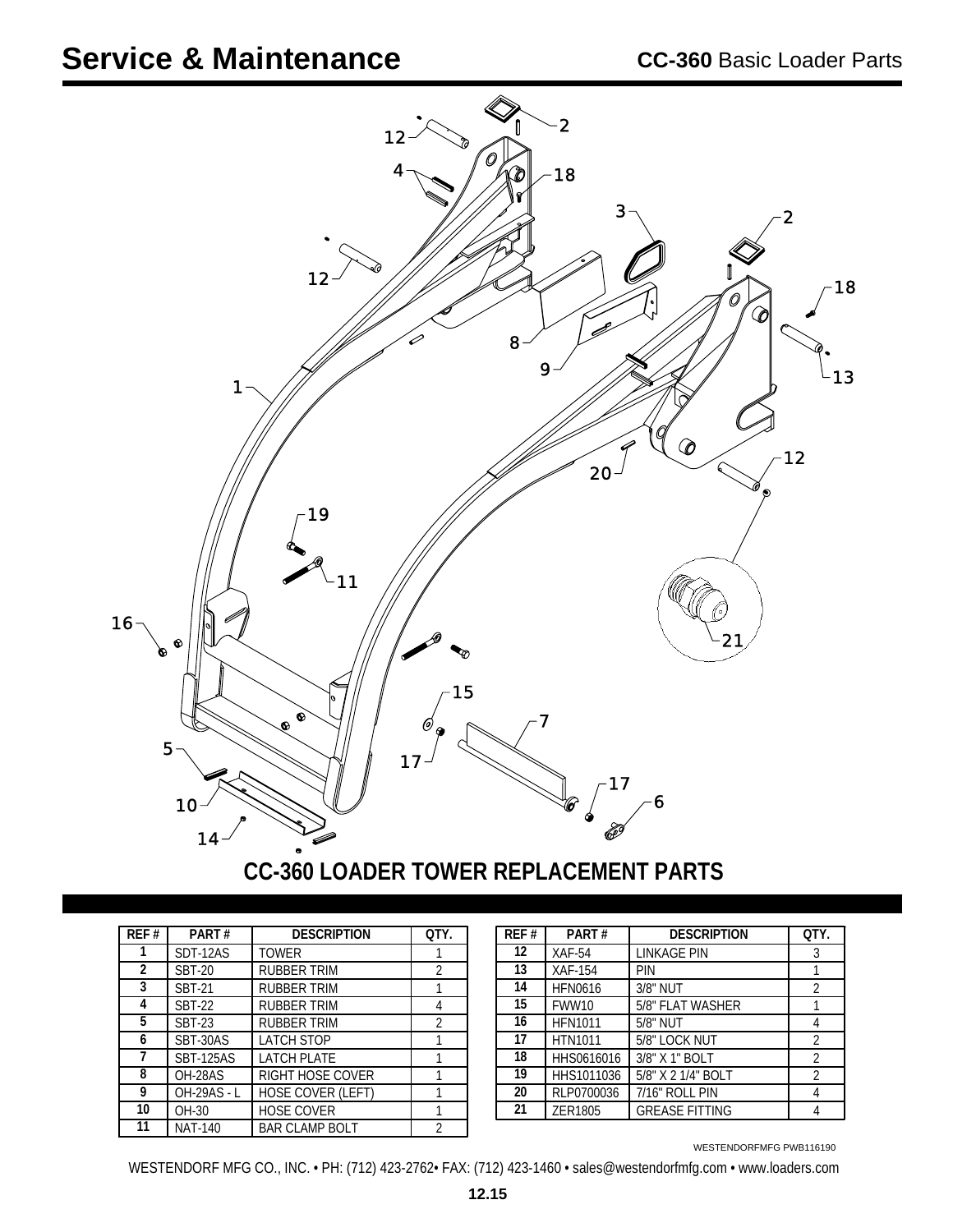

## **CC-360 LOADER FRAME REPLACEMENT PARTS**

| REF# | PART#         | <b>DESCRIPTION</b>          | OTY. |
|------|---------------|-----------------------------|------|
|      | SDF-4AS       | <b>FRAMF</b>                |      |
| 2    | SBF-15AS      | <b>BUCKET LINKAGE STRAP</b> |      |
| ς    | <b>SBF-10</b> | <b>BUCKET LINKAGE</b>       |      |
|      | SBF-10AS      | <b>BUCKET LINKAGE</b>       |      |
| 5    | LAC-15-02     | ROTATIONAL BUCKET INDICATOR |      |
|      | LAC-25-03     | ROTATIONAL HEIGHT INDICATOR |      |

| RFF# | PART#         | <b>DESCRIPTION</b>    | OTY. |
|------|---------------|-----------------------|------|
|      | <b>RAF-26</b> | <b>HEX HEAD PIN</b>   |      |
| 8    | $XAF-54$      | LINKAGE PIN           |      |
| Q    | XAF-154       | PIN                   |      |
| 10   | RLP0700036    | 7/16" ROLL PIN        |      |
| 11   | ZER1805       | <b>GREASE FITTING</b> |      |
| 12   | SR-C08        | <b>SNAP RING</b>      |      |

*NOTE: See next page for LAC-15-02 and LAC-25-03 parts breakdown.*

WESTENDORFMFG PWB116190

WESTENDORF MFG. CO., INC. • PH:(712) 423-2762 • FAX: (712) 423-1460 • sales@westendorfmfg.com • www.loaders.com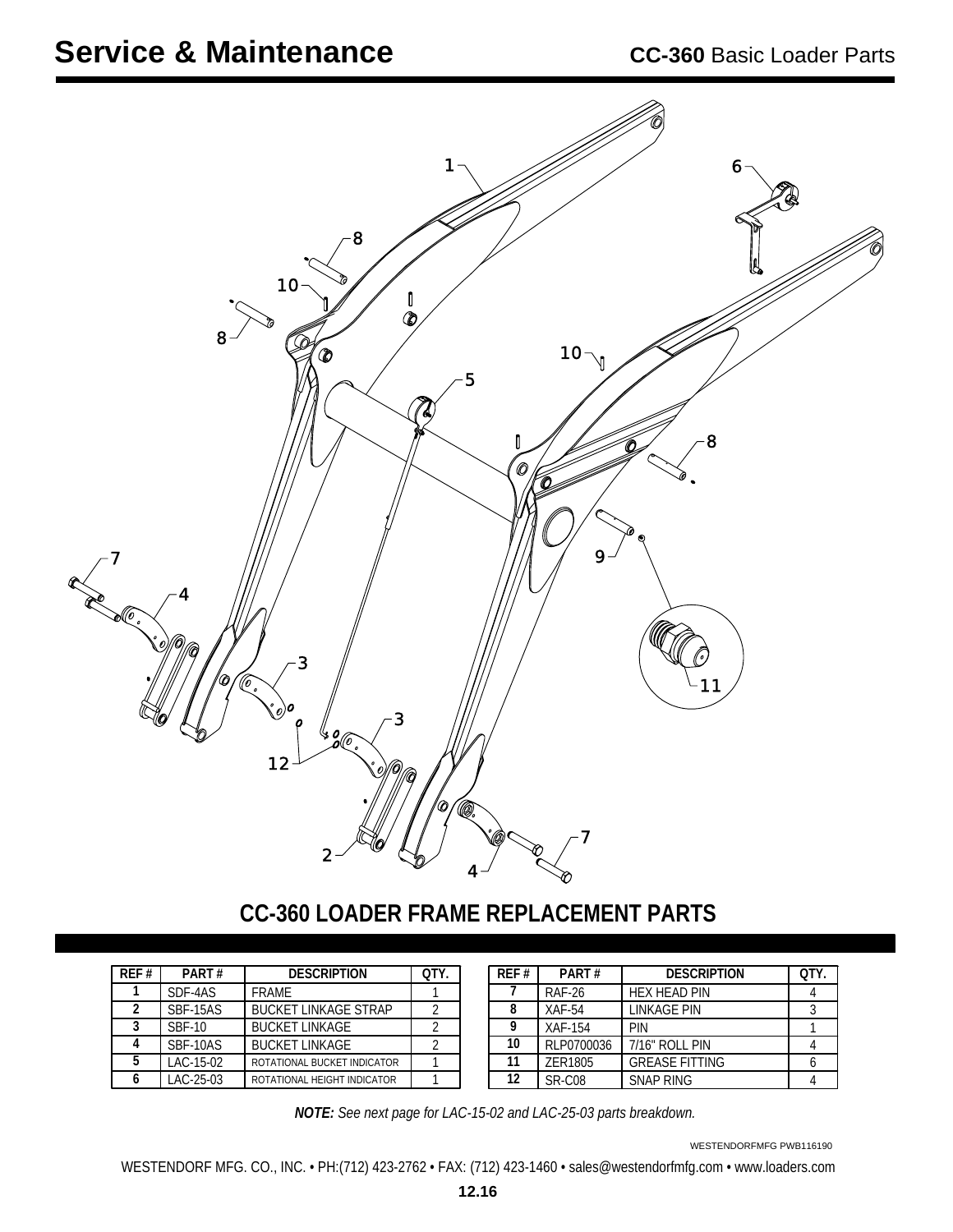## **Service & Maintenance**



### **CC-360 ROTATIONAL BUCKET INDICATOR**

|      | LAC-15-02      |                                   |     |  |  |
|------|----------------|-----------------------------------|-----|--|--|
| REF# | PART#          | <b>DESCRIPTION</b>                | OTY |  |  |
| 1    | GRD-121AS      | <b>BUCKET INDICATOR</b>           |     |  |  |
| 2    | GRD-123        | <b>POINTER</b>                    |     |  |  |
| 3    | GRD-105        | <b>GAUGE ROD HOLDER</b>           | 1   |  |  |
| 4    | <b>MCF-49</b>  | <b>GAUGE ROD</b>                  |     |  |  |
| 5    | DE-GRD         | <b>DECAL</b>                      |     |  |  |
| 6    | $LM-4$         | <b>NYLON BUSHING</b>              | 1   |  |  |
| 7    | HHS0616032     | 3/8" X 2" BOLT                    | 1   |  |  |
| 8    | HHS0616020     | 3/8" X 1 1/4" BOLT                | 1   |  |  |
| 9    | FWW06          | 3/8" FLAT WASHER                  | 1   |  |  |
| 10   | <b>HTN0616</b> | 3/8" LOCK NUT                     | 1   |  |  |
| 11   | SHS0616008     | 3/8" X 1/2" SQUARE HEAD SET SCREW | 1   |  |  |
| 12   | CTK0200016     | 1/8" X 1" COTTER KEY              |     |  |  |

*NOTE: \*Order LAC-15-02 when ordering a complete Rotational Bucket Indicator Kit.*



### **CC-360 ROTATIONAL HEIGHT INDICATOR**

| LAC 25-03 |                |                                   |      |
|-----------|----------------|-----------------------------------|------|
| REF#      | PART#          | <b>DESCRIPTION</b>                | OTY. |
|           | GRD-26AS       | <b>HEIGHT GAUGE</b>               |      |
| 2         | GRD-2AS        | <b>POINTER</b>                    |      |
| 3         | DE-GRD         | DECAL                             |      |
| 4         | <b>BUS-105</b> | <b>BUSHING</b>                    |      |
| 5         | <b>BUS-106</b> | <b>BUSHING</b>                    |      |
| 6         | <b>BUS-107</b> | <b>INSERT BUSHING</b>             |      |
| 7         | $LM-4$         | <b>NYLON BUSHING</b>              | 1    |
| 8         | SHS0616008     | 3/8" X 1/2" SQUARE HEAD SET SCREW |      |
| 9         | AHS0616006     | 3/8" X 3/8" ALLEN HEAD SET SCREW  | 1    |
| 10        | HHS0616056     | 3/8" X 3 1/2" BOLT                |      |
| 11        | CBF0616024     | 3/8" X 1 1/2" CARRIAGE BOLT       |      |
| 12        | <b>HTN0616</b> | 3/8" LOCK NUT                     |      |

*NOTE: \*Order LAC-25-03 when ordering a complete Rotational Height Indicator Kit.*

WESTENDORFMFG PWB116190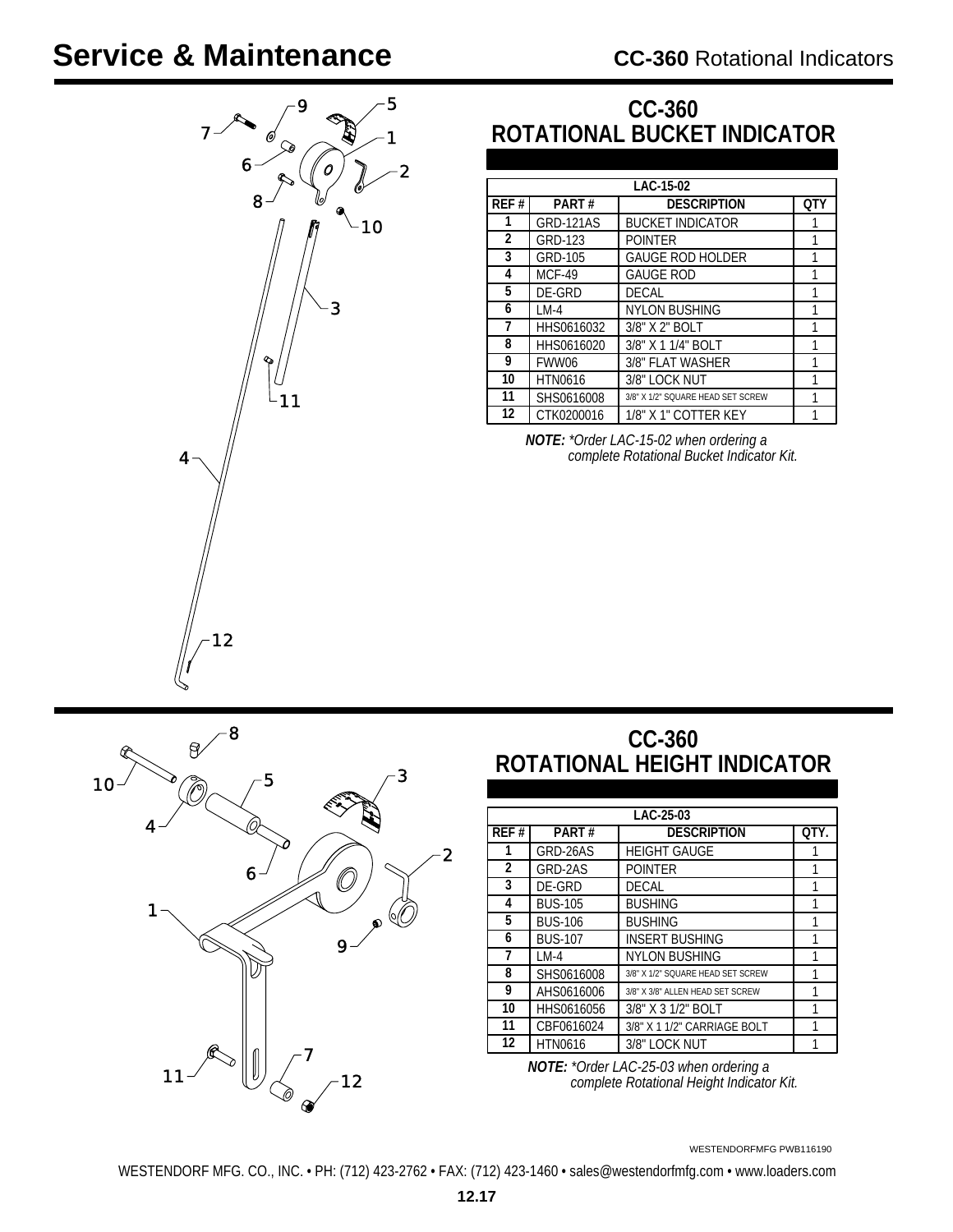| -5<br>$\mathbf 2$<br>$\mathcal{O}$<br>W<br>Ì                          | 3 |         |
|-----------------------------------------------------------------------|---|---------|
|                                                                       |   |         |
| 1                                                                     |   | $\odot$ |
|                                                                       |   |         |
|                                                                       |   |         |
| STEPS TO REPAIR CYLINDER<br>1) Extend the ram out as far as possible. |   |         |

- **2)** At the ram end of the cylinder barrel you will find a snap ring located either on the face of the gland or inside the notch of the gland.
- **3)** Locate the snap ring eyes (you may need to turn the gland inside the barrel to find the snap ring eyes). Compress the snap ring with snap ring pliers.
- **4)** Remove the ram assembly (ram, gland, & piston) from barrel.
- **5)** Notice the direction they are pointing so they can be properly re-assembled.
- **6)** Remove the piston and gland from the ram.
- **7)** Remove the old seals and rings and replace them with the new seals and rings. (Seal kits are packaged for several different cylinders. You may have extra parts)
- **8)** Clean the cylinder with cleaner and a clean lint free cloth.
- **9)** Lubricate the seals and rings to aid assembly.
- **10)** Assemble the cylinder by reversing the order.

#### **CYLINDER REPAIR TIPS**

- When disassembling cylinders, keep the parts in correct orientation. Remove parts in sequence.
- Note the direction of the piston and gland. Lay out old seals and parts as they are removed.
- Assemble cylinder in proper order; lubricate to aid assembly. *NOTE: \* Repair kit contains parts to repair one cylinder*

### **CC-360 BUCKET CYLINDER REPLACEMENT PARTS**

| REF # | PART#   | <b>DESCRIPTION</b>     | QTY. |
|-------|---------|------------------------|------|
|       | $B-60$  | <b>BUCKET CYLINDER</b> |      |
| 2     | B-6001  | <b>BARREL</b>          |      |
| 3     | B-6010  | RAM                    |      |
|       | G-U     | GLAND                  |      |
| 5     | P-R     | <b>PISTON</b>          |      |
|       | ZER1805 | <b>GREASE FITTING</b>  |      |
|       | #52CK   | <b>SEAL KIT</b>        |      |

WESTENDORFMFG PWB116190

 $6<sup>-/-</sup>$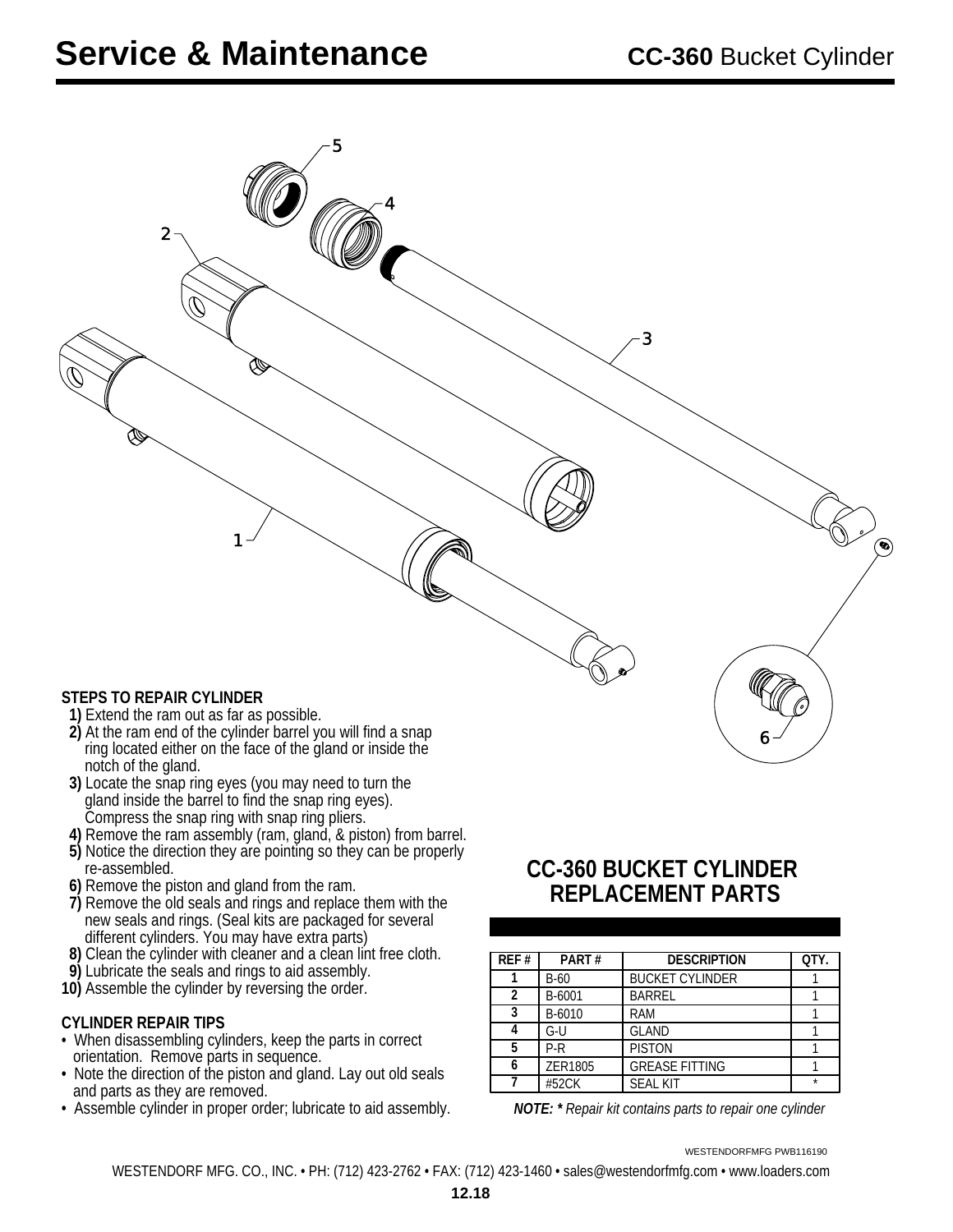

#### **STEPS TO REPAIR CYLINDER**

- **1)** Extend the ram out as far as possible.
- **2)** At the ram end of the cylinder barrel you will find a snap ring located either on the face or inside the notch of the gland.
- **3)** Locate the snap ring eyes (you may need to turn the gland inside the barrel to find the snap ring eyes). Compress the snap ring with snap ring pliers.
- **4)** Remove the ram assembly (ram, gland, & piston) from barrel.
- **5)** Notice the direction they're pointing so they can be properly re-assembled.
- **6)** Remove the jam nut and/or hex nut from the end of the ram.
- **7)** Remove the old seals and rings and replace them with the new seals and rings. (Seal kits are packaged for several different cylinders. You may have extra parts)
- **8)** Clean cylinder with cleaner and a clean lint free cloth.
- **9)** Lubricate the seals and rings to aid assembly.
- **10)** Assemble the cylinder by reversing the order.

#### **CYLINDER REPAIR TIPS**

- When disassembling cylinders, keep the parts in correct orientation. Remove parts in sequence.
- Note the direction of the piston and gland. Lay out old seals and parts as they are removed.
- Assemble cylinder in proper order; lubricate to aid assembly.

### **CC-360 LIFT CYLINDER REPLACEMENT PARTS**

| REF# | PART#          | <b>DESCRIPTION</b>   | QTY.    |
|------|----------------|----------------------|---------|
|      | $L-43$         | <b>LIFT CYLINDER</b> |         |
| 2    | L-4301         | <b>BARREL</b>        |         |
| 3    | L-4310         | <b>RAM</b>           |         |
| 4    | G-L            | <b>GLAND</b>         |         |
| 5    | $P-B$          | <b>PISTON</b>        |         |
| 6    | <b>HFN1614</b> | 1" NUT               |         |
|      | <b>HJN1614</b> | 1" JAM NUT           |         |
| 12   | #41CK          | <b>REPAIR KIT</b>    | $\star$ |

*NOTE: \* Repair kit contains parts to repair one cylinder*

WESTENDORFMFG PWB116190

WESTENDORF MFG. CO., INC. • PH: (712) 423-2762 • FAX: (712) 423-1460 • sales@westendorfmfg.com• www.loaders.com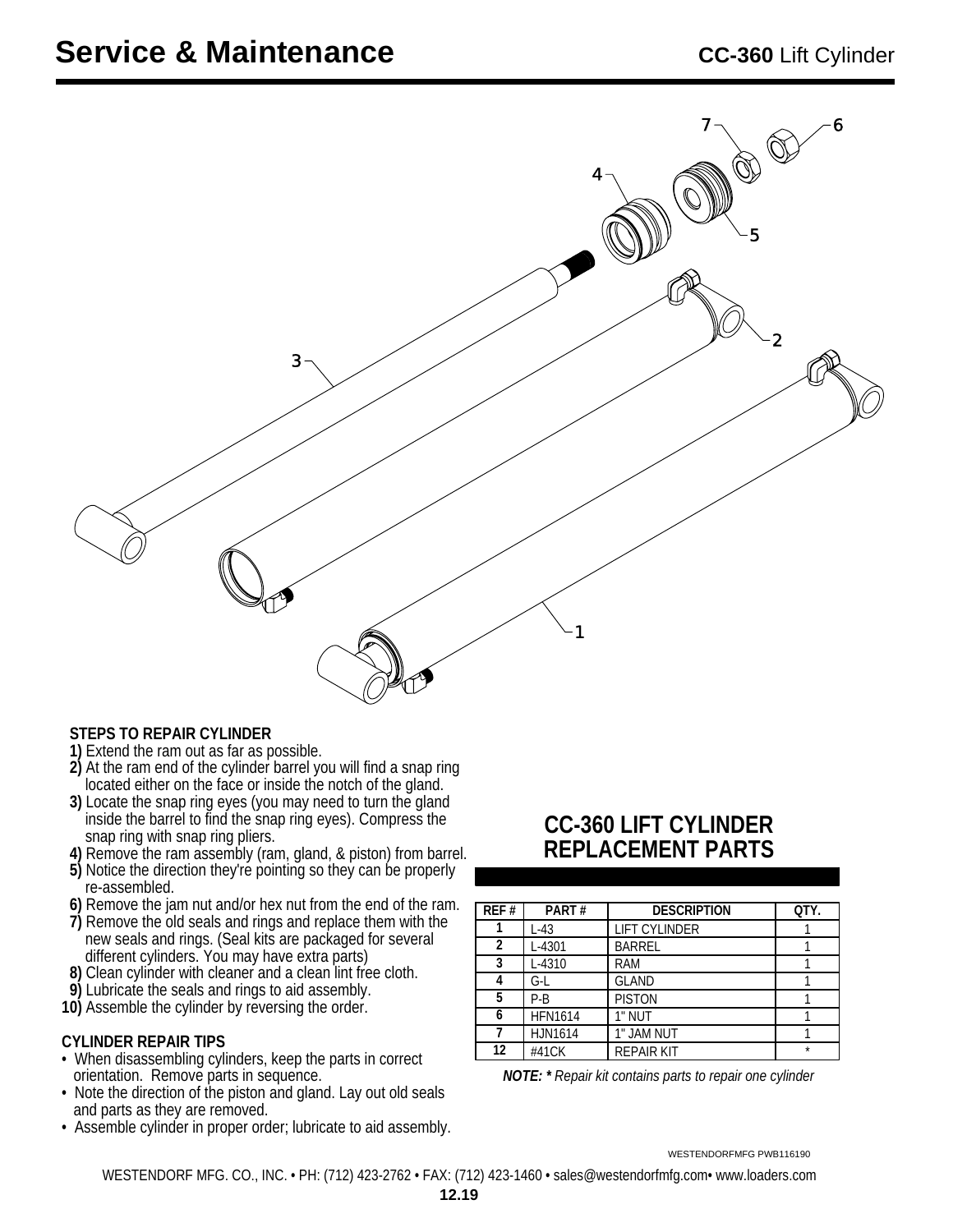

### **CC-360 MANIFOLD BLOCKS -- OIL LINES AND HYDRAULIC HOSES**

| REF#           | PART#        | <b>DESCRIPTION</b>          | <b>OTY</b>     |
|----------------|--------------|-----------------------------|----------------|
|                | $VB-20$      | <b>MANIFOLD BLOCK</b>       |                |
| $\mathfrak{p}$ | <b>VB-21</b> | <b>MANIFOLD BLOCK</b>       | $\mathfrak{D}$ |
| 3              | <b>VB-22</b> | <b>MANIFOLD BLOCK</b>       |                |
|                | <b>VP-82</b> | <b>MANIFOLD PLATE</b>       |                |
| 5              | OLT-556      | <b>OIL LINE</b>             |                |
| 6              | OLT-557      | <b>OIL LINE</b>             |                |
|                | PF-PO08      | PLUG                        |                |
| 8              | H06018-FF    | 3/8" X 18" HOSE (NOT SHOWN) |                |

| REF# | PART#     | <b>DESCRIPTION</b>           | OTY.           |
|------|-----------|------------------------------|----------------|
| 9    | H06018-FB | 3/8" X 18" HOSE (NOT SHOWN)  | 2              |
| 10   | H06048-8B | 3/8" X 48" HOSE (NOT SHOWN)  |                |
| 11   | H06084-FB | 3/8" X 84" HOSE (NOT SHOWN)  | 2              |
| 12   | H06208-FB | 3/8" X 208" HOSE (NOT SHOWN) | 2              |
| 13   | H06294-FB | 3/8" X 294" HOSE (NOT SHOWN) | 2              |
| 14   | BAND-15   | <b>METAL BAND</b>            | $\mathfrak{D}$ |
| 15   | OLT-560   | RIGHT OIL LINE               |                |
| 16   | OLT-561   | LEFT OIL LINE                |                |

WESTENDORFMFG PWB116190